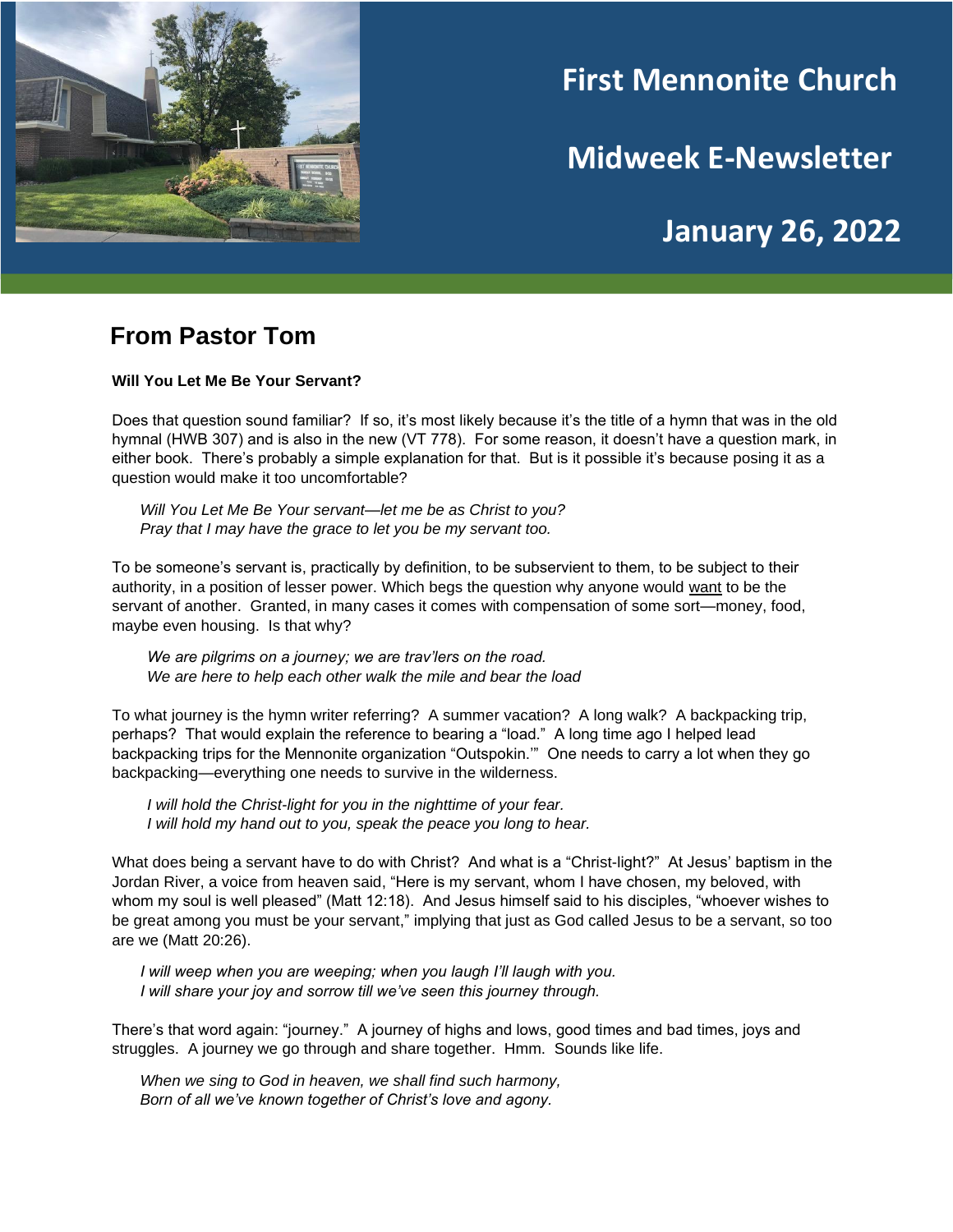"Harmony." "Together." Sounds like the church! "Love and agony." Sounds like Christ's death on the cross. And also like the church!

*Will You Let Me Be Your servant—let me be as Christ to you? Pray that I may have the grace to let you be my servant too.*

So let's recap. To be part of the Church means to journey or "walk" through life's joys and sorrows together. It means to be a servant (be subservient?) to one another. And it means to let ourselves be served. Sounds hard! Sound like it requires us to put grace in place of pride. Sounds like it requires us to be, well, like Christ to one another. Perhaps we'll even hear that same voice from heaven saying (or singing!) "Here is my servant, whom I have chosen, my beloved, with whom my soul is well pleased!"

### **Among Our Friends and In Our Prayers**

- **B** This is a challenging week for Lloyd and Julie Anderson. Lloyd is receiving not two but three radiation treatments. Julie, meanwhile, had a scan yesterday in Kansas City, has another tomorrow, and a chemo treatment. How can we be "as Christ" to them?
- **Example 1** Let us also pray for all others in our Church who have health struggles and concerns. We are many.
- Glenn Goertz is feeling settled and secure in his apartment at Parkside, even as he feels lonely without Jan.
- $\sim$  Velda misses coming to church, now that she has given up driving. And, she is baking zwiebach today!
- Clariece Schroeder is a beautiful example of accepting what life brings you. Thanks be to God!

### **Upcoming Events**

- Join tonight's sermon discussion via Zoom at 7 p.m. on the sermon "Has Christ Been Divided?" at the following zoom link: <https://zoom.us/j/98678967993?pwd=M3lYMWZLRGlTTWF0czlvN0N4eThxdz09>
- **Hesston College invites you to enjoy a production of** *Freedom Riders* by the Mad River Theater Works Friday, Jan. 28 at 7:30 p.m. at Hesston Mennonite Church. The performance is offered as part of the 2021-2022 Sunflower Performing Arts season. "This original play with live music looks at the work of the Freedom Riders – people, both black and white, who rode together on buses that crossed state lines in order to protest the illegal segregation practices still in use in the early 1960s. The play emphasizes the importance of working together and the value of non-violent protest. At this time when our nation, our world, is engulfed in divisiveness and distrust, we need to examine these important ideas – collaboration, peace and trusting others – and this play will help us do so."
- **Sat., Jan. 29 Kauffman Museum annual Kansas Day event, "Famous Kansans," noon - 4 p.m.** (with food trucks in the museum parking lot starting at 11:30 a.m.), *museum and grounds*. Along with activities inside and outside the museum, there will be presentations on Gordon Parks (Kirk Sharp, director of the Gordon Parks Museum), Blackbear Bosin (Erin Raux, director of the Mid-America All-Indian Center) and William Allen White (Bev Buller, author and retired educator).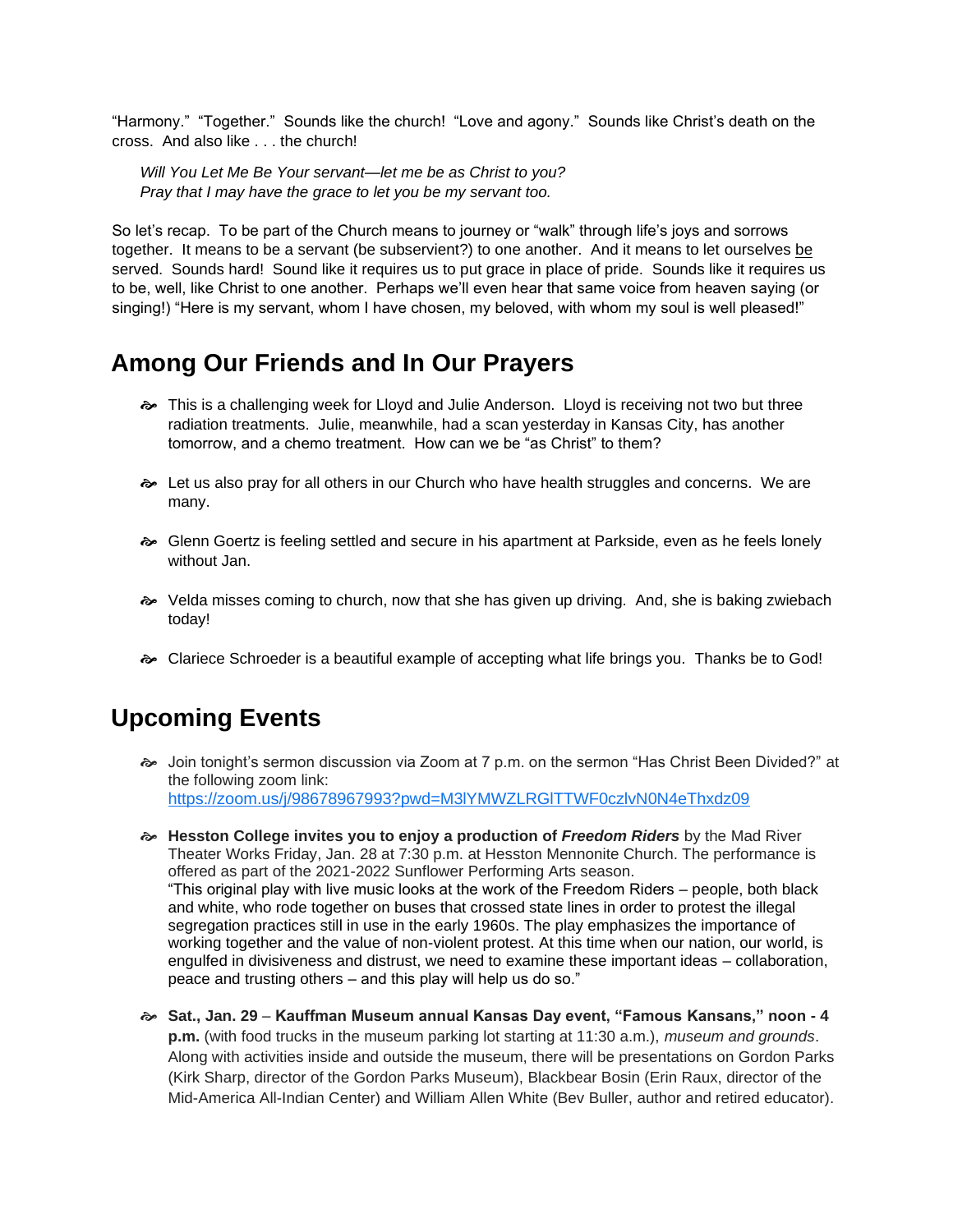For more information, see the Kauffman Museum Facebook page or [kauffmanmuseum.org.](http://kauffmanmuseum.org/) *Current Bethel COVID protocols require masking indoors regardless of vaccination status.*

- **Buhler Mennonite Church's ANNUAL CHICKEN NOODLE SOUP SUPPER is just a few weeks away on Wednesday, February 9.** While we will not have a dine-in experience in our church basement, we will be offering a carry-out featuring noodle soup, pie and bread. ORDERS WILL BE ACCEPTED THROUGH TODAY, JANUARY 26. Call or text 620-664-7699 or 620-727- 5128 to let us know how many orders you want. Pick up will be at the north entrance of the church from 4:00-6:30 on Wednesday, February 9. ENTER FROM THE SOUTH SIDE PARKING LOT ON B STREET. This is a free will offering with all proceeds going to outreach meals. Checks may be made out to Buhler Mennonite Church – cash donations will also be accepted that evening. Buhler Mennonite Church – 220 W Ave B, Buhler, KS 67522
- **Have a heart for refugees!** The WDC Immigration Task Force encourages your congregation to offer a "love gift" of cleaning supplies between now and February 14 for arriving families. International Rescue Committee Wichita resettled 350 families last month alone! They come with so little. Let's remember our own immigrant history and be the hands and feet of Christ, bringing good news to our neighbors. You may drop off donations of supplies at the WDC Office (2517 N Main, North Newton) 8 am-4:30 pm Mon-Fri or at Shalom Mennonite Church (800 E First, Newton) from 8:30 am to 4:30 pm Mon-Thurs & Sunday mornings. Email office@shalomnewton.org if you cannot drop off supplies during daytime hours. For more information, click IRC Donations List for the Cleaning Supply Kit List and other needed items. To make a monetary donation, go to: rescue.org/united-states/wichita-ks. Thank you!
- **MCC U.S. is hosting a Young Adult Peacebuilders Training in Colorado from March 6-11, 2022!** Young adults ages 18-30 are invited to participate in a rich, week-long experience that will provide opportunities to build new relationships, visit organizations doing powerful work in and around Colorado Springs, and apply Anabaptist, Biblical foundations of peace and justice to real world issues. Rocky Mountain Mennonite Camp will serve as a home base for participants, offering a beautiful and relaxing space to rest, study and have fun together as a group. This Peacebuilders Training will touch on themes of racial equity, immigration, mass incarceration, gun violence and conflict transformation. It will include trips to visit RAWtools, an organization working out of Colorado Springs to move communities away from violence, as well as Casa de Paz, an organization working out of Aurora to reunite separated families. Group time together to reflect on these and other learning experiences during the Peacebuilders Training will provide young adults with tools to implement their own dreams for peace and justice projects in their local communities. The participant fee is \$200. All other costs (including travel, lodging and meals) will be covered by MCC. Please encourage the young adults in your community to consider this opportunity.

#### **Other Announcements**

 **Do you know a member of a WDC congregation who has leadership gifts, skills and perspectives to share in WDC?** The WDC Gifts Discernment Committee seeks a diversity of names to consider for potential nominations for elected leadership roles and values your suggestions as they prepare to select nominees for 2022. Suggestions may be submitted at any time using the online form on the WDC website: Nomination [suggestions](https://forms.gle/1bqLS1wtswNtqQBe6) for WDC Elected [Positions](https://forms.gle/1bqLS1wtswNtqQBe6) Or send suggestions to WDC at [wdc@mennowdc.org](mailto:wdc@mennowdc.org) or 316-283-6300 or PO Box 306, North Newton, KS 67117. For reference, information about WDC Executive Board and Commissions can be found here: [https://mennowdc.org/executive-board-commissions/.](https://mennowdc.org/executive-board-commissions/) Thank you! Thank you! Thank you!